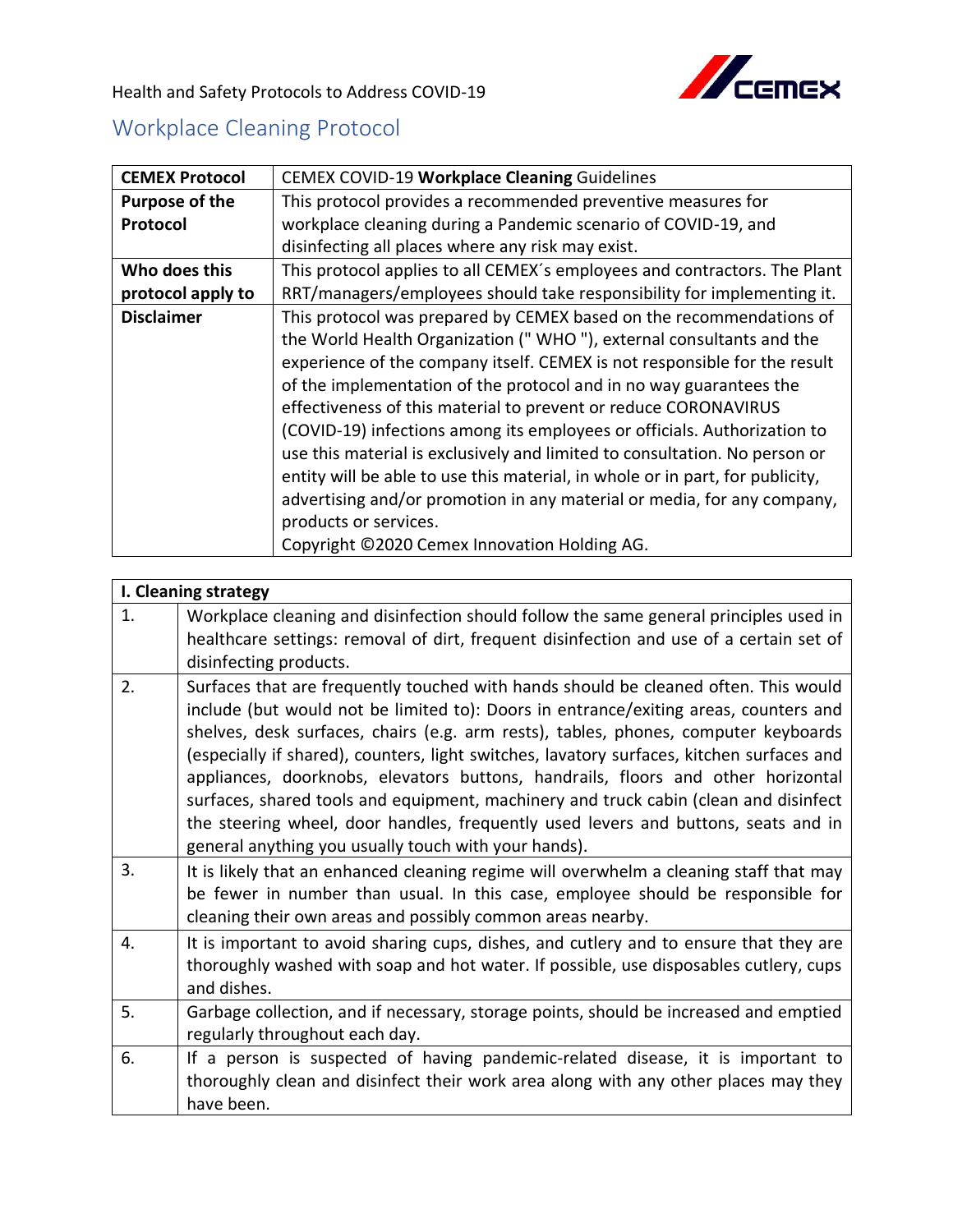

|                                                                           | I. Cleaning strategy                                                                                                                                                       |                                                          |                                                          |                                                                                                                                                                             |  |  |
|---------------------------------------------------------------------------|----------------------------------------------------------------------------------------------------------------------------------------------------------------------------|----------------------------------------------------------|----------------------------------------------------------|-----------------------------------------------------------------------------------------------------------------------------------------------------------------------------|--|--|
| 7.                                                                        |                                                                                                                                                                            |                                                          |                                                          | It is important the early identification of suppliers, prices, stock available, delivery                                                                                    |  |  |
|                                                                           | lead time of disposable gloves, detergent, disinfectant and other cleaning products.                                                                                       |                                                          |                                                          |                                                                                                                                                                             |  |  |
|                                                                           |                                                                                                                                                                            |                                                          |                                                          |                                                                                                                                                                             |  |  |
| <b>II. Cleaning frequency</b>                                             |                                                                                                                                                                            |                                                          |                                                          |                                                                                                                                                                             |  |  |
| 1.                                                                        | The frequency of workplace cleaning will vary based on the severity of the pandemic<br>outbreak, as well as the level of activity at the area. A more sever outbreak (e.g. |                                                          |                                                          |                                                                                                                                                                             |  |  |
|                                                                           |                                                                                                                                                                            |                                                          |                                                          | serious or catastrophic) will require more frequent cleaning to reduce the risk of<br>infection from surface contact. The frequency of cleaning should be balanced with the |  |  |
|                                                                           |                                                                                                                                                                            |                                                          |                                                          | reduced level of activity in the area that would be expected during a period of high                                                                                        |  |  |
| infection.                                                                |                                                                                                                                                                            |                                                          |                                                          |                                                                                                                                                                             |  |  |
| <b>Area</b>                                                               | <b>Phase I</b>                                                                                                                                                             | <b>Phase II</b>                                          | <b>Phase III</b>                                         | <b>Comments</b>                                                                                                                                                             |  |  |
| Public area<br>(e.g.<br>reception,<br>etc.)                               | 3 times daily<br>before and<br>after<br>workday,<br>plus mid-day                                                                                                           | 4 times<br>daily                                         | 5 times<br>daily                                         | During severe of worse pandemic<br>outbreak, activity in public areas may<br>be substantially decreased                                                                     |  |  |
| Meeting<br>rooms                                                          | After all<br>meetings<br>and at the<br>end of the<br>day                                                                                                                   | After all<br>meetings<br>and at the<br>end of<br>the day | After all<br>meetings<br>and at the<br>end of the<br>day | Leave time between meetings for<br>cleaning. Meeting frequency<br>substantially reduced during severe or<br>worse pandemic                                                  |  |  |
| Lavatory                                                                  | Current<br>frequency<br>with<br>identified<br>cleaners                                                                                                                     | Every 2<br>hours                                         | Every 2<br>hours                                         | Prefer drying hands with paper towels<br>and dispose in garbage cans                                                                                                        |  |  |
| Kitchen/Pantr<br>у                                                        | Current<br>frequency<br>with<br>identified<br>cleaners                                                                                                                     | Every 2<br>hours                                         | Every 2<br>hours                                         | Do not share kitchen sponges                                                                                                                                                |  |  |
| High touch<br>areas (e.g.<br>light<br>switches,<br>doorknobs,<br>$etc.$ ) | Current<br>frequency<br>with<br>identified<br>cleaners                                                                                                                     | Every 2<br>hours                                         | Every 2<br>hours                                         |                                                                                                                                                                             |  |  |
| Private<br>offices                                                        | Before or<br>after<br>workday                                                                                                                                              | Before or<br>after<br>workday                            | Before or<br>after<br>workday                            | In addition, clean after individual with<br>pandemic-related disease like<br>symptoms has been in the office.<br>Personnel should be provided                               |  |  |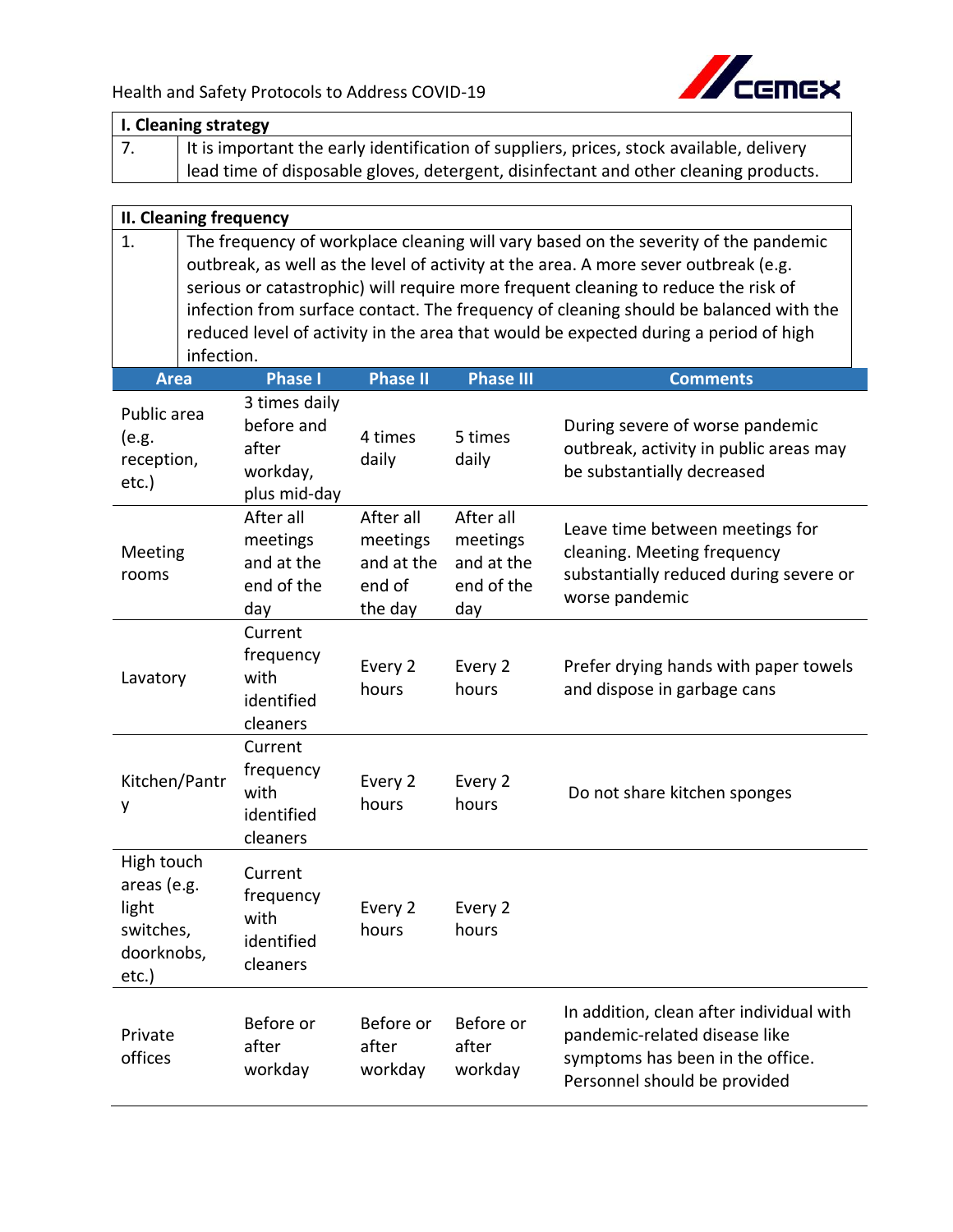

|    | <b>III. Cleaning Products</b>                                                         |  |  |
|----|---------------------------------------------------------------------------------------|--|--|
| 1. | A pandemic-related disease could be inactivated by a range of disinfectants including |  |  |
|    | sodium hypochlorite (household bleach-5 to 10% solution), quaternary ammonia          |  |  |
|    | compounds (granular chlorine), alcohol, phenolic disinfectants, peroxygen             |  |  |
|    | compounds, other germicides with a tuberculocidal claim on the label. Of these, the   |  |  |
|    | disinfectants that are most widely available, most affordable and most often used in  |  |  |
|    | health settings are:                                                                  |  |  |

appropriate cleaners to clean their own office more frequently, if desired.

| Shared office<br>space/cubicle | 3 times daily<br>before and<br>after<br>workday,<br>plus mid-day | 3 times<br>daily<br>before<br>and after<br>workday,<br>plus mid-<br>day | 3 times<br>daily before<br>and after<br>workday,<br>plus mid-<br>dav | In addition, clean after individual with<br>pandemic-related disease like<br>symptoms has been in the office.<br>Personnel should be provided<br>appropriate cleaners to clean their<br>own office more frequently, if desired. |
|--------------------------------|------------------------------------------------------------------|-------------------------------------------------------------------------|----------------------------------------------------------------------|---------------------------------------------------------------------------------------------------------------------------------------------------------------------------------------------------------------------------------|
|--------------------------------|------------------------------------------------------------------|-------------------------------------------------------------------------|----------------------------------------------------------------------|---------------------------------------------------------------------------------------------------------------------------------------------------------------------------------------------------------------------------------|

| <b>Disinfectants recommended</b>                                                                                                                                            | <b>Use</b>                                       | <b>Precautions</b>                                                                                                                                                                                                                                                           |
|-----------------------------------------------------------------------------------------------------------------------------------------------------------------------------|--------------------------------------------------|------------------------------------------------------------------------------------------------------------------------------------------------------------------------------------------------------------------------------------------------------------------------------|
| Sodium hypochlorite: 1000<br>parts per million of available<br>chlorine, usually achieved by a<br>1 in 10 dilution of bleach                                                | Disinfection of<br>contaminated hard<br>surfaces | Should be used in well-ventilated<br>areas; Protective clothing required<br>while handling and using undiluted<br>bleach (gloves); Do not mix with<br>strong acids to avoid release of<br>chlorine gas; Corrosive to metals:<br>should not be used on most metal<br>surfaces |
| Granular chlorine: May be<br>used in place of liquid bleach,<br>if it is unavailable. E.g. Det-Sol<br>5000 or Diversol can be diluted<br>per manufacturer's<br>instructions | Disinfection of<br>contaminated hard<br>surfaces | Should be used in well-ventilated<br>areas; Protective clothing required<br>while handling and using undiluted<br>bleach (gloves); Do not mix with<br>strong acids to avoid release of<br>chlorine gas; Corrosive to metals:<br>should not be used on most metal<br>surfaces |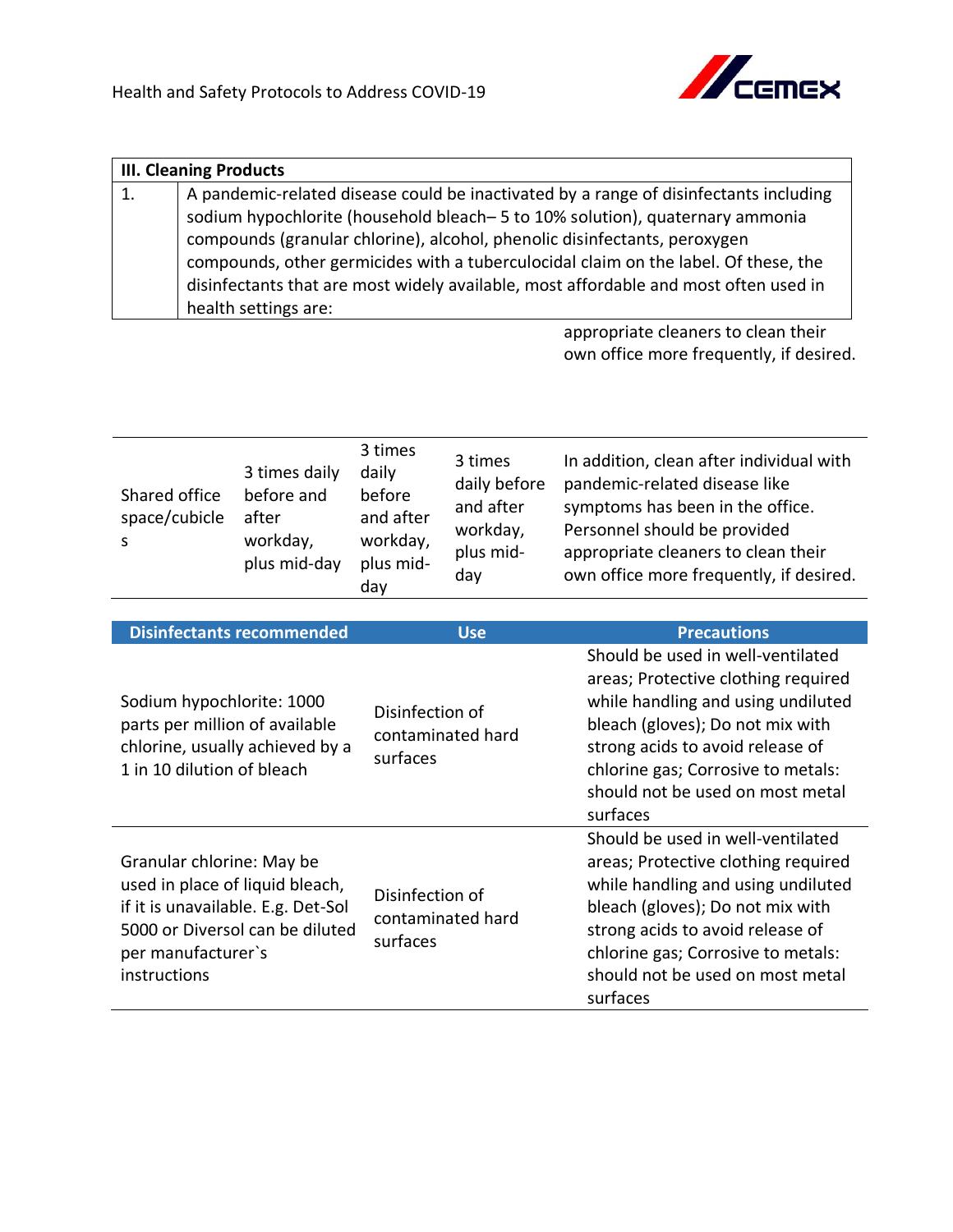

| Alcohol: Ethyl alcohol 60% or<br>greater (preferred). Isopropyl<br>alcohol 70% or greater<br>2. |  | Smooth metal surfaces<br>and other surfaces on<br>which bleach cannot be<br>used; Ethyl alcohol<br>disinfectants are more<br>effective than isopropyl<br>alcohol in disinfecting<br>against viruses. Ethyl<br>alcohol is preferred, if<br>available. |                                                                                    | Flammable and toxic; Use in well-<br>ventilated areas; avoid inhalation;<br>keep away from heat sources,<br>electrical equipment, flames, and<br>hot surfaces; allow to dry<br>completely, particularly when using<br>diathermy, as this can cause<br>diathermy burns; do not use for<br>large environmental surfaces such<br>as floors<br>Instruct and follow directions while using cleaning and sanitizing<br>products. |  |  |  |  |
|-------------------------------------------------------------------------------------------------|--|------------------------------------------------------------------------------------------------------------------------------------------------------------------------------------------------------------------------------------------------------|------------------------------------------------------------------------------------|----------------------------------------------------------------------------------------------------------------------------------------------------------------------------------------------------------------------------------------------------------------------------------------------------------------------------------------------------------------------------------------------------------------------------|--|--|--|--|
|                                                                                                 |  |                                                                                                                                                                                                                                                      |                                                                                    |                                                                                                                                                                                                                                                                                                                                                                                                                            |  |  |  |  |
|                                                                                                 |  |                                                                                                                                                                                                                                                      | Make sure all personnel is preceded by induction / training on the hazards of such |                                                                                                                                                                                                                                                                                                                                                                                                                            |  |  |  |  |
|                                                                                                 |  |                                                                                                                                                                                                                                                      | products/chemicals used in the workplace or site.                                  |                                                                                                                                                                                                                                                                                                                                                                                                                            |  |  |  |  |

|     | IV. Cleaning and disinfecting instructions                                                                                                                                                                                                                                                                                                                                     |
|-----|--------------------------------------------------------------------------------------------------------------------------------------------------------------------------------------------------------------------------------------------------------------------------------------------------------------------------------------------------------------------------------|
| 1.  | Disinfecting with bleach and water (5-10% solution), is the most cost-effective way to<br>disinfect surfaces. This is the approach typically utilized in hospitals and health settings.                                                                                                                                                                                        |
|     | a. Bleach must be mixed fresh each day used. Put piece of tape on the bottle and<br>label with the date when made. It should be discarded the next day.                                                                                                                                                                                                                        |
|     | b. Let sit for a short amount of time, the rinse disinfectant-treated surfaces,<br>especially those treated with phenolics, with water. In order to avoid respiratory<br>irritation.                                                                                                                                                                                           |
|     | c. Be careful about using bleach on surfaces that may manage (e.g. some wood<br>surfaces). Use other cleaners, if bleach may damage the surface.                                                                                                                                                                                                                               |
| 2.  | Use disinfectants in accordance with the manufacturer's instructions, including<br>recommendations for dilution, contact time, shelf-life of batch, and care in handling.                                                                                                                                                                                                      |
| 3.  | Clean equipment surfaces with a detergent/disinfectant.<br>This may be followed with an application of an hospital disinfectant with or without a<br>tuberculocidal claim (depending on the nature of the surface and the degree of<br>contamination), in accordance with disinfectant label instructions.<br>a. Do not use alcohol to disinfect large environmental surfaces. |
| 4.  | Keep housekeeping surfaces (e.g. floors, walls, and tabletops) visibly clean on a regular<br>basis.                                                                                                                                                                                                                                                                            |
| 4.1 | Detergent and water are adequate for cleaning surfaces in areas where contamination<br>is not as common. Detergent and water can also inactive most viruses over time.                                                                                                                                                                                                         |
| 5.  | Follow proper procedures for effective use of mops, cloths, and solutions including<br>cleaning after use and allowing to dry before re-use.                                                                                                                                                                                                                                   |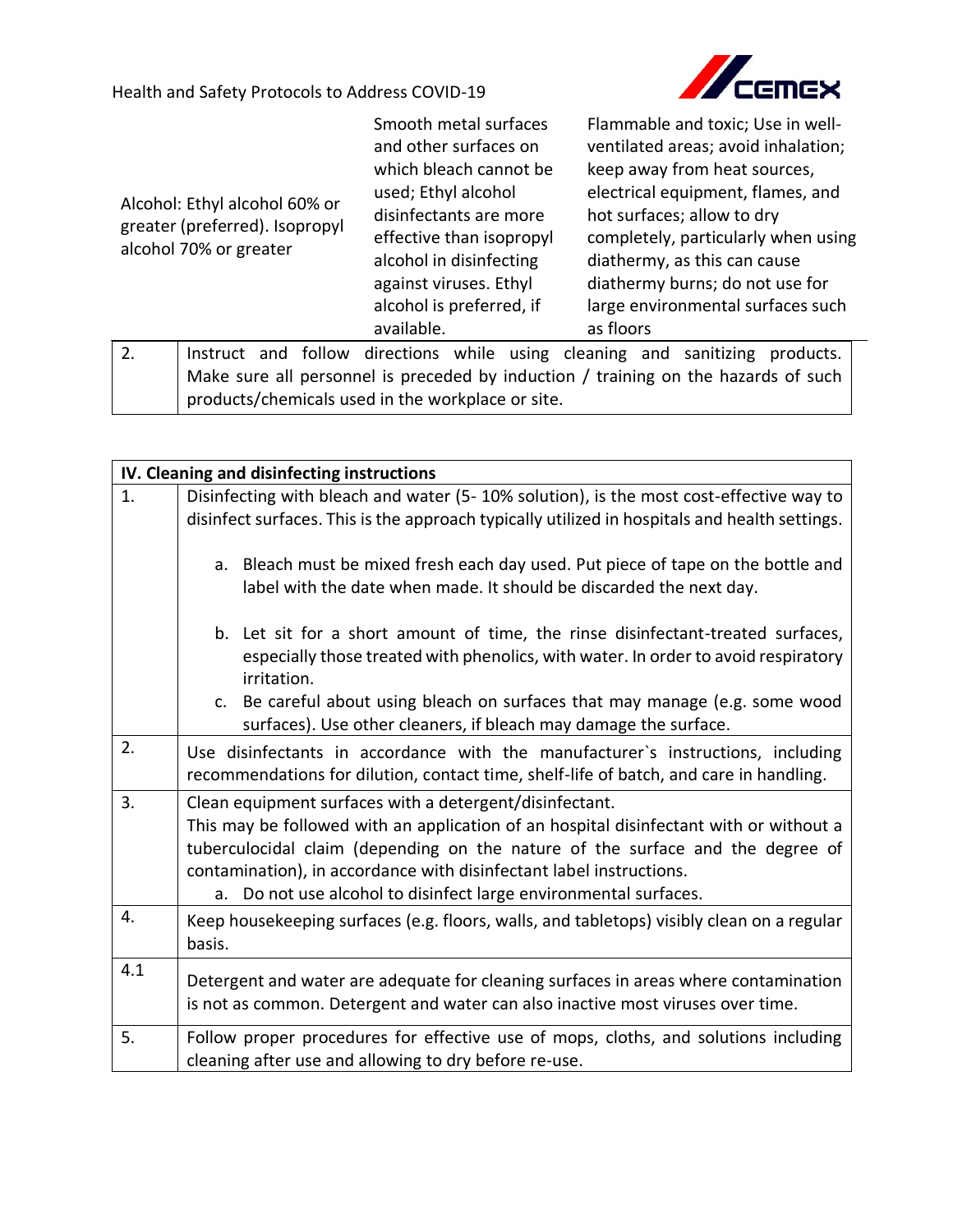

|     | IV. Cleaning and disinfecting instructions                                                                                                                                                                                                                                                 |
|-----|--------------------------------------------------------------------------------------------------------------------------------------------------------------------------------------------------------------------------------------------------------------------------------------------|
| 6.  | For any horizontal surfaces that are not being cleaned and disinfected, wet-dust daily<br>by moistening a cloth with a small amount of an hospital detergent/disinfectant.                                                                                                                 |
| 7.  | Do not spray (i.e. fog) occupied or unoccupied rooms with disinfectant. This is a<br>potentially dangerous practice that has no proven disease control benefit.                                                                                                                            |
| 8.  | When cleaning, wear glove in accordance with facility policies for environmental<br>cleaning and wear a surgical or procedure mask in accordance with droplet precautions<br>when cleaning a room that has potentially been contaminated. Gowns are not<br>necessary for routine cleaning. |
| 9.  | Follow standard precautions for handling dishes and eating utensils:                                                                                                                                                                                                                       |
| 9.1 | When possible, wash reusable items in a dishwasher with detergent at the<br>recommended water temperature                                                                                                                                                                                  |
| 9.2 | If a dishwasher is not available, detergent and water should be used to wash items.                                                                                                                                                                                                        |
| 9.3 | Rubber gloves should be worn if washing items by hand.                                                                                                                                                                                                                                     |
| 9.4 | Disposable dishes and utensils should be discarded with other general waste.                                                                                                                                                                                                               |
| 9.5 | Wear gloves when handling trays, dishes, and utensils.                                                                                                                                                                                                                                     |

|    | IV. Cleaning of Heating, Ventilation and Air Conditioning systems (HVAC)                                                                                                                                |
|----|---------------------------------------------------------------------------------------------------------------------------------------------------------------------------------------------------------|
| 1. | Office spaces should be well ventilated.                                                                                                                                                                |
| 2. | If feasible, during periods of high infection the building should draw in fresh air from<br>the outside, rather than re-circulate building air.                                                         |
| 3. | The HVAC should be maintained regularly, including changing filters, according to<br>appropriate standards and building codes.                                                                          |
| 4. | Meet with building manager and/or engineer to inquire about HVAC procedures and<br>discuss about air quality and risk of infection during a pandemic.                                                   |
| 5. | Ensure that adequate maintenance is being performed on the HVAC by requesting<br>results of air quality test, inquiring as to whether the system is cleaned, and filters<br>changed on a regular basis. |
| 6. | Request that the HVAC draw in as much fresh air as possible and recycle as little as<br>possible.                                                                                                       |

| <b>IV. Wastes Disposal</b> |                                                                                           |  |
|----------------------------|-------------------------------------------------------------------------------------------|--|
| 1.                         | Contain and dispose solid waste in accordance with facility procedures and regulations.   |  |
| 2.                         | If available, utilize plastic bag in waste container. When discarding either use tie wrap |  |
|                            | around top to close bag, or tie top into knot.                                            |  |